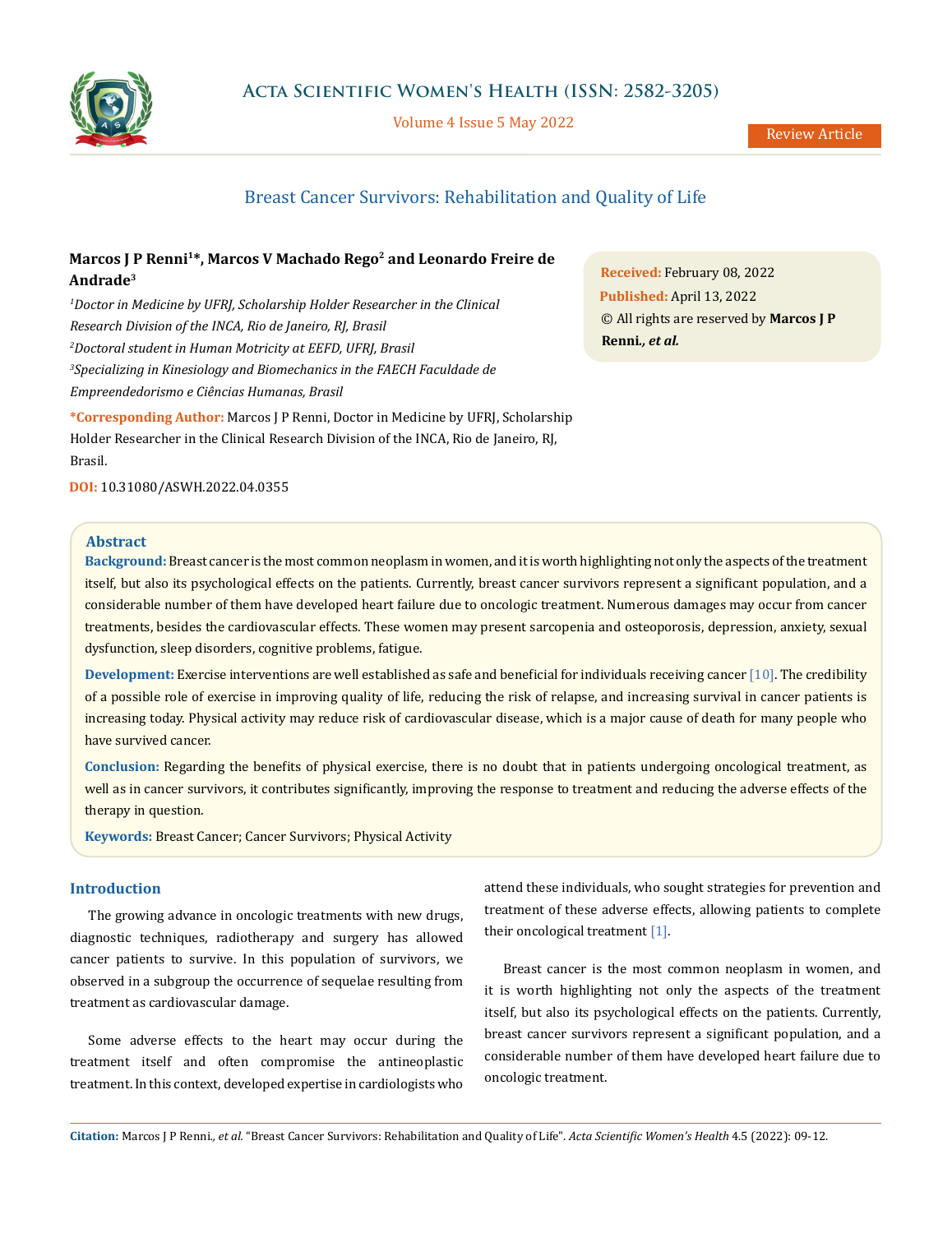An important fact to consider is that the 5-year survival rate of these women from their diagnosis at an early stage has increased considerably. In 1990 it was 79% and in 2020 it reached an average survival of 90% [2]. Antineoplastic therapies are associated with several direct cardiovascular effects such as myocardial toxicity, ischemia, hypertension, and arrhythmias. Its incidence induced by oncological treatment varies widely, depending on the specific therapy, time of treatment, and especially the presence of underlying comorbidities. In a review conducted in the United States, it was observed that women who survived breast cancer showed a significant increase in the risk of death from CVD  $[3]$ .

These results have significant implications for adult cancer survivors who face the cardiovascular effects of aging compounded by the detrimental impact of antineoplastic therapy  $[3]$ . The experience and impact of health-related quality of life (QoL) symptoms in this subgroup of women may differ from the experience of other patients with heart failure. Women with heart failure due to cardiotoxicity may require different interventions for symptom management  $[4]$ . Among the etiological factors related to cardiotoxicity in patients treated for breast cancer are anthracyclines, particularly doxorubicin, and trastuzumab, a monoclonal antibody indicated in HER2-positive patients. Anthracyclines promote structural myocardial dysfunction and trastuzumab, on the contrary, has a reversible effect on the myocardium in most cases [5]. Radiotherapy, particularly in the left breast, presents deleterious cardiac effects [1].

The most frequent and feared clinical manifestation is left ventricular dysfunction, leading to heart failure. However acute coronary syndromes, hypertension and cardiac arrhythmias may occur. It is known that heart failure can occur at any time after the initiation of cancer treatment [6,7].

#### **Impact on the quality of life of survivors**

Numerous damages may occur from cancer treatments, besides the cardiovascular effects. These women may present sarcopenia and osteoporosis, depression, anxiety, sexual dysfunction, sleep disorders, cognitive problems, fatigue [8,9].

All these factors compromise the quality of life of them, compromising cardiorespiratory fitness, muscle strength and bone health. Obesity also appears as an aggravating factor, especially in those women who are physically inactive. The evaluation of quality of life parameters has become an important criterion in women's cancer rehabilitation.

Physical exercise is an effective non-pharmacological strategy to minimize the harmful effects of cancer treatment, improving quality of life, cardiorespiratory conditioning, and muscle strength in these women [9].

Exercise interventions are well established as safe and beneficial for individuals receiving cancer  $[10]$ . The credibility of a possible role of exercise in improving quality of life, reducing the risk of relapse and increasing survival in cancer patients is increasing today. Physical activity may promote a favorable outlook for cancer biomarkers, normal energy balance and reduced risk of cardiovascular disease, which is a major cause of death for many people who have survived cancer [11].

#### **Physical reconditioning of survivors**

To maximize the exercise's benefit, it is important to target subgroups of patients who respond best to a particular intervention. Several randomized trials have shown that demographic, clinical and personal factors, such as age, marital status, disease stage and type of treatment, determine the effects of exercise in cancer patients [12].

Optimizing its benefits also requires a better understanding of characteristics related to the intervention, including the timing and mode of application of the intervention, duration and dimensions of exercise, in terms of frequency, intensity, type and time. Those patients who refuse to engage in physical activity may be less motivated, however it is believed that this group would have more benefits [12].

Different types of exercise interventions have been studied in the cancer population and have resulted in general recommendations to increase overall physical activity and include resistance and aerobic exercise regimes in the therapeutic strategies [10,12]. Therapeutic exercise is recommended as a rehabilitation approach for individuals who have more specific functional impairments and disabilities. The results demonstrate a positive benefit of exercise interventions across a variety of cancer types using various forms of movement-based exercise. There was significant variability regarding the frequency, duration and intensity of commonly prescribed exercise regimens [11].

**Citation:** Marcos J P Renni*., et al.* "Breast Cancer Survivors: Rehabilitation and Quality of Life". *Acta Scientific Women's Health* 4.5 (2022): 09-12.

10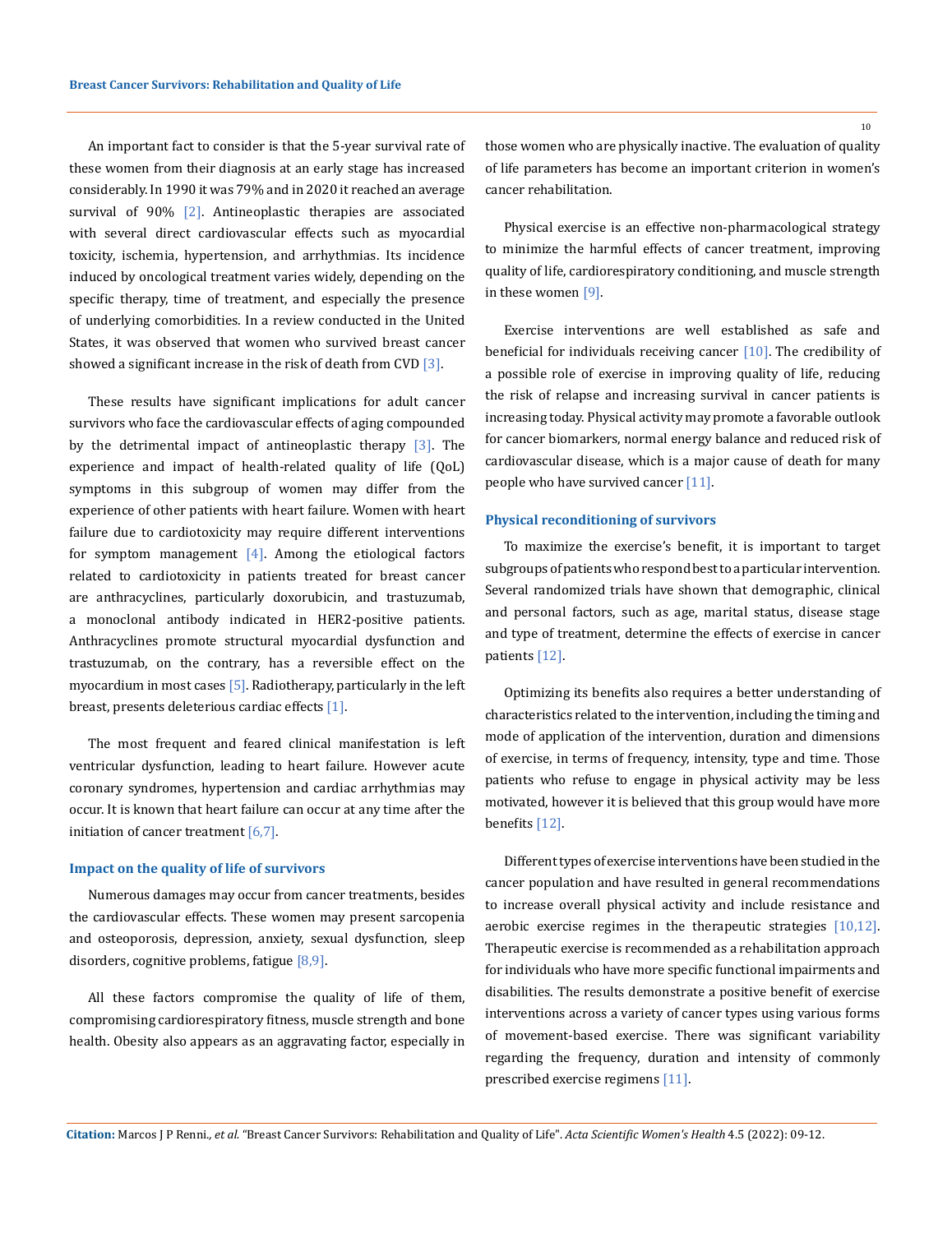#### **Discussion**

Despite the excellent results in the survival rates of women with breast cancer, there is already evidence that chemotherapy and radiotherapy should be considered an additional cardiovascular risk factor. Frequently, after cancer diagnosis patients cease their physical activities, gain weight and tend to become depressed, thus increasing their cardiovascular risk  $[13]$ . The occurrence of cardiovascular risk factors prior to the diagnosis of cancer, enhances these deleterious cardiac effects [6].

When we evaluate the cardiotoxicity in women undergoing treatment for breast cancer, we observe alarming data, it is estimated that a quarter of women undergoing this standard treatment will present ventricular dysfunction  $[16,17]$ . The symptoms resulting from this ventricular dysfunction will compromise the quality of life of these women, often leading to disability and a high risk of death. They will require different interventions to manage their symptoms [16-18].

Supervised physical exercise acts preventively and therapeutically, reducing pre-existing comorbidities and improving cardiorespiratory fitness, strength, balance, blood pressure levels, and also promotes increased bone mass, which is compromised in these women due to cancer treatments  $[18]$ . In addition to cancer therapy, it usually promotes a better efficacy of the treatment itself, as well as maintenance of physical fitness, prevention of cardiovascular events, muscle loss, fat gain, and deterioration of QoL. Exercise usually aims to speed recovery, reduce fatigue, distress and the risk of developing chronic diseases or secondary cancers. It contributes to improved health and functional outcomes in the cancer population [19].

## **Conclusion**

Regarding the benefits of physical exercise, there is no doubt that in patients undergoing oncological treatment, as well as in cancer survivors, it contributes significantly, improving the response to treatment and reducing the adverse effects of the therapy in question.

However, lack of studies on the subject limit which exercises are most appropriate and at what moment they should be started in order to achieve concrete benefits and with applicable protocols.

#### **Bibliography**

- 1. Bovelli D., *et al*[. "Cardiotoxicity of chemotherapeutic agents](https://www.annalsofoncology.org/article/S0923-7534(19)39648-6/fulltext)  [and radiotherapy-related heart disease: ESMO clinical practice](https://www.annalsofoncology.org/article/S0923-7534(19)39648-6/fulltext)  guidelines". *Annals of Oncology* [21.5 \(2010\): 277-282.](https://www.annalsofoncology.org/article/S0923-7534(19)39648-6/fulltext)
- 2. Siegel RL., *et al*[. "Cancer statistics, 2020".](https://pubmed.ncbi.nlm.nih.gov/31912902/) *CA Cancer Journal of Clinic* [70.1 \(2020\): 7-30.](https://pubmed.ncbi.nlm.nih.gov/31912902/)
- 3. [José Luis Zamorano. "The cancer patient and cardiology".](https://onlinelibrary.wiley.com/doi/full/10.1002/ejhf.1985)  *[European Journal of Heart Failure](https://onlinelibrary.wiley.com/doi/full/10.1002/ejhf.1985)* 22.12 (2020): 2290-2309.
- 4. Harrison JM., *et al*[. "Cardiotoxic heart failure in breast cancer](https://onlinelibrary.wiley.com/doi/10.1111/jan.12988)  survivors: a concept analysis". *[Journal of Advanced Nursing](https://onlinelibrary.wiley.com/doi/10.1111/jan.12988)* [72.7 \(2016\): 1518-1528.](https://onlinelibrary.wiley.com/doi/10.1111/jan.12988)
- 5. Eyigor S., *et al*[. "Can yoga have any effect on shoulder and](https://pubmed.ncbi.nlm.nih.gov/30057055/)  [arm pain and quality of life in patients with breast cancer?](https://pubmed.ncbi.nlm.nih.gov/30057055/)  [A randomized, controlled, single-blind trial".](https://pubmed.ncbi.nlm.nih.gov/30057055/) *Randomized Controlled Trial Complement [Therapies in Clinical Practice](https://pubmed.ncbi.nlm.nih.gov/30057055/)* 32 [\(2018\): 40-45.](https://pubmed.ncbi.nlm.nih.gov/30057055/)
- 6. Cardinale., *et al*. "Strategies to prevent and treat cardiovascular risk in cancer patients". *Seminar on Oncology* 40.2 (2013): 186-198.
- 7. Ording AG., *et al*. "Comorbid diseases interact with breast cancer to affect mortality in the first year after diagnosis--a Danish nationwide matched cohort study". *PLoS One* 8.10 (2013): e76013.
- 8. Phillips SM., *et al*. "Objectively measured physical activity and sedentary behavior and quality of life indicators in survivors of breast cancer". *Cancer* 121 (2015): 4044-4452.
- 9. Speck RM., *et al*[. "An update of controlled physical activity trials](https://pubmed.ncbi.nlm.nih.gov/20052559/)  [in cancer survivors: a systematic review and meta-analysis".](https://pubmed.ncbi.nlm.nih.gov/20052559/)  *[Journal of Cancer Survive](https://pubmed.ncbi.nlm.nih.gov/20052559/)* 4.2 (2010): 87-100.
- 10. [Christina M Dieli-Conwright.,](https://pubmed.ncbi.nlm.nih.gov/30340503/) *et al*. "Aerobic and resistance [exercise improves physical fitness, bone health, and quality](https://pubmed.ncbi.nlm.nih.gov/30340503/)  [of life in overweight and obese breast cancer survivors: a](https://pubmed.ncbi.nlm.nih.gov/30340503/)  [randomized controlled trial".](https://pubmed.ncbi.nlm.nih.gov/30340503/) *Breast Cancer Research* 20.1 [\(2018\): 124.](https://pubmed.ncbi.nlm.nih.gov/30340503/)
- 11. Schmitz KH., *et al*[. "American College of Sports Medicine](https://pubmed.ncbi.nlm.nih.gov/20559064/)  [roundtable on exercise guidelines for cancer survivors".](https://pubmed.ncbi.nlm.nih.gov/20559064/)  *[Medicine and Science in Sports and Exercise](https://pubmed.ncbi.nlm.nih.gov/20559064/)* 42.7 (2010): 1409- [1426.](https://pubmed.ncbi.nlm.nih.gov/20559064/)

**Citation:** Marcos J P Renni*., et al.* "Breast Cancer Survivors: Rehabilitation and Quality of Life". *Acta Scientific Women's Health* 4.5 (2022): 09-12.